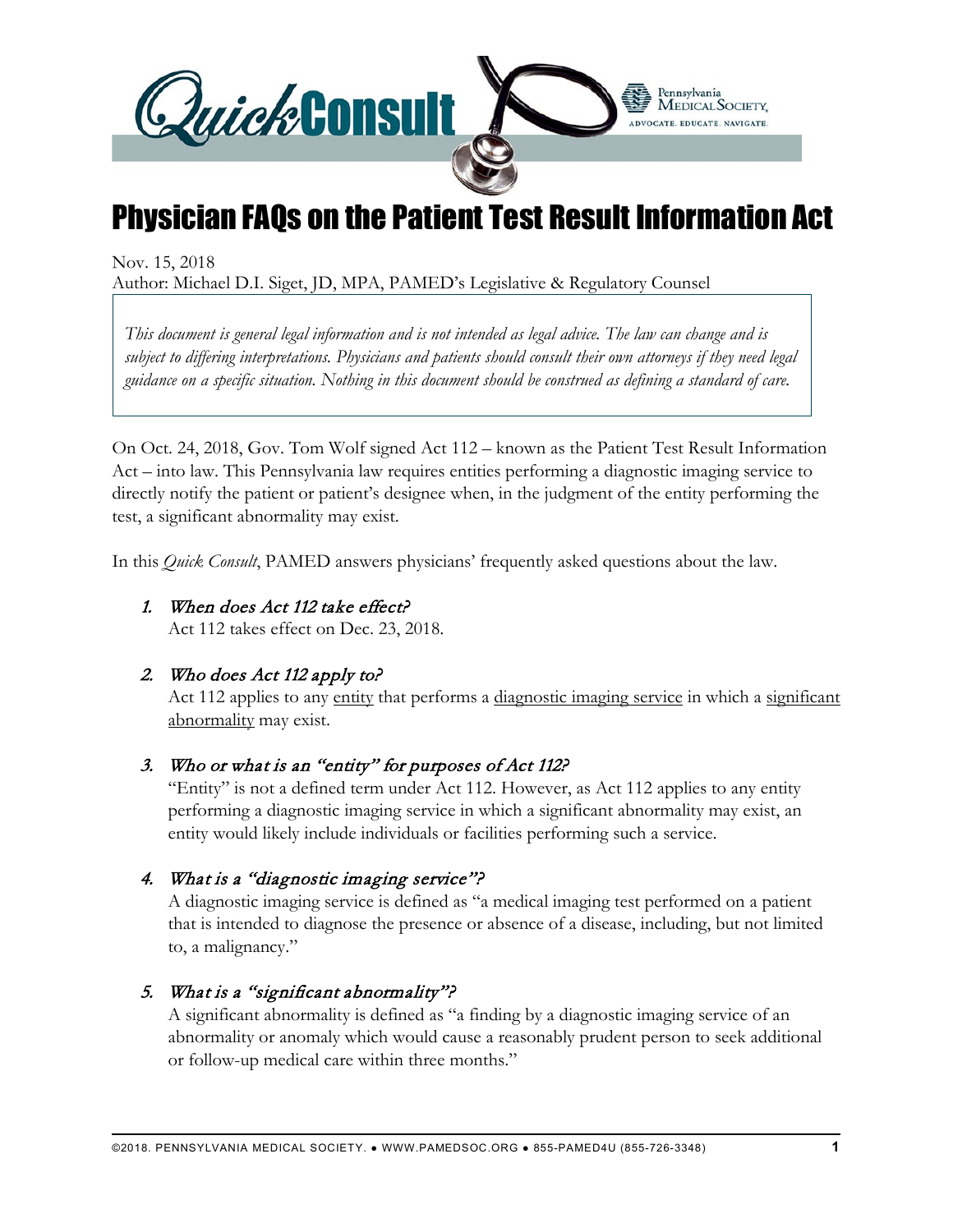

#### 6. Does Act 112 only apply to radiologists?

No. Act 112 is not limited to radiologists. The law also applies to other health care practitioners.

# 7. Does Act 112 apply to health care facilities or just health care practitioners?

Both. Act 112 applies to "entities," which likely would include both health care facilities and health care practitioners.

#### 8. What is required if Act 112 is triggered?

The entity performing the diagnostic imaging service is required to directly notify the patient (or patient's designee) by providing notice that the entity has completed a review of the test performed on the patient and the entity has sent the results to the ordering health care practitioner.

#### 9. What triggers the requirements under Act 112?

Act 112 is triggered when, in the judgment of the entity performing a diagnostic imaging service, a significant abnormality may exist.

# 10. As judgment is required, does this mean I don't have to send the notice if, in my judgment, a significant abnormality may not exist?

Under the plain language of Act 112, that is likely correct. However, the Department of Health has the authority to interpret this law in order to ensure compliance. Practitioners and entities should review the requirements of Act 112 and their existing professional obligations to determine what circumstances and results may trigger the Act 112 notice requirements.

# 11. If I am the ordering physician that also performs the diagnostic imaging service, am I still required to send the notice?

Not likely. A key component to Act 112 is to ensure that patients are kept informed of the results of their tests and that entities and ordering health care practitioners better understand their respective obligations. Act 112 applies to entities performing a diagnostic imaging service for a test ordered by a health care practitioner. If you are both the ordering physician and the entity performing the diagnostic imaging service, it is presumed that you will followup with the patient regarding the results of the test per your existing professional obligations.

# 12. What information is required to be in the notice?

The notice must include the following:

1. The name of the ordering health care practitioner.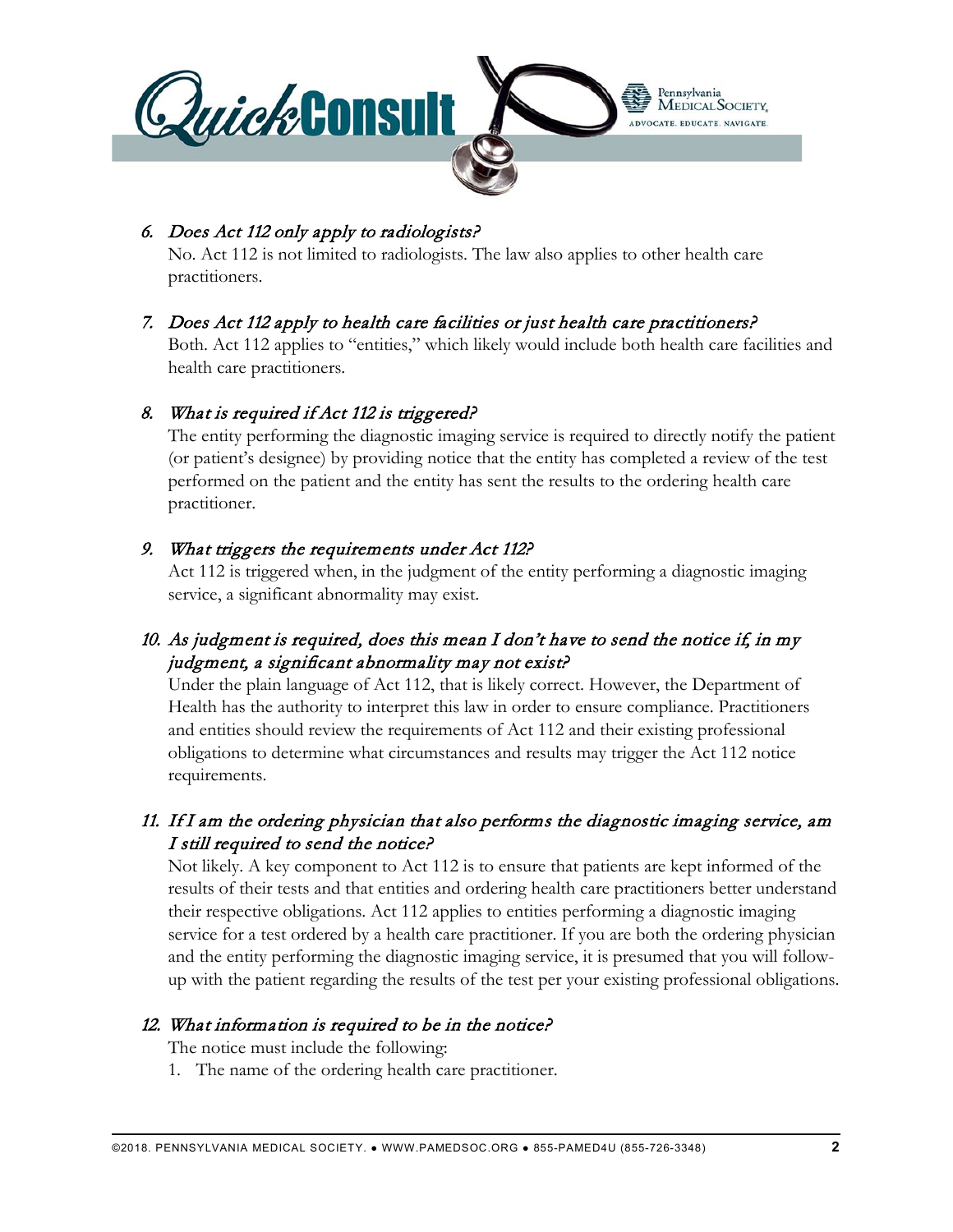

- 2. The date the test was performed.
- 3. The date the results were sent to the ordering health care practitioner.
- 4. The following statement: "You are receiving this notice as a result of a determination by your diagnostic imaging service that further discussions of your test results are warranted and would be beneficial to you. The complete results of your test or tests have been or will be sent to the health care practitioner that ordered the tests or tests. It is recommended that you contact your health care practitioner to discuss the results as soon as possible."
- 5. The contact information necessary for the patient to obtain a full report.

#### 13. Are there any exceptions under Act 112?

Yes. Notice is not required for the following services:

- 1. Routine obstetrical ultrasounds used to monitor the development of a fetus.
- 2. Diagnostic imaging services performed on a patient who is being treated on an inpatient basis or in an emergency room.
- 3. Diagnostic radiographs.

# 14. What is a "diagnostic radiograph"?

A diagnostic radiograph is defined as "a projectional radiograph that acquires an image or digital image with x-rays to produce a high contrast, two-dimensional image, otherwise known as an x-ray."

# 15. If inpatients are an exception under Act 112, does this exception mean that hospitals are exempt from this law?

No. Hospitals and other providers that operate outpatient clinics or other facilities that perform diagnostic imaging services, wherein the patient is not admitted as an inpatient, will be required to comply with Act 112.

# 16. As the entity performing the diagnostic imaging service, am I required to send the test results to the patient under Act 112?

No. Only the information described above is required to be sent to the patient, which includes information on how the patient can obtain the full report from the diagnostic imaging service. However, Act 112 does authorize (but not mandate) the diagnostic imaging service to send the test results to the patient. Note that any other law or regulation that requires test results to be sent to a patient is still applicable.

# 17. Who must the test results be sent to?

The test results must be sent to the ordering health care practitioner.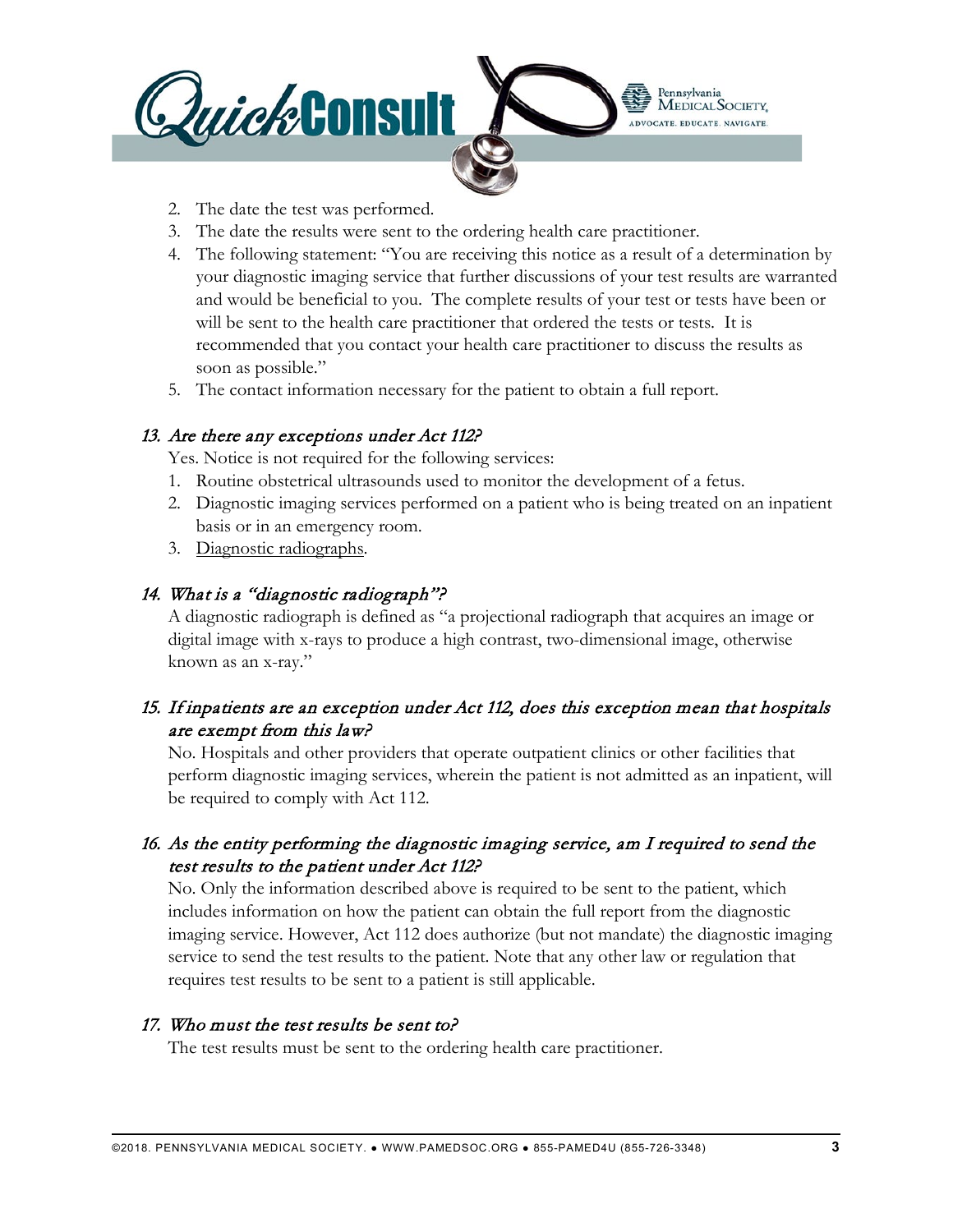

#### 18. What is the timeframe the notice must be sent to the patient?

The notice must be sent to the patient no later than 20 days after the date the test results were sent to the ordering health care practitioner.

# 19. What are the acceptable methods of communication of the notice to the patient?

Acceptable methods of communication are:

- 1. Mail in a properly addressed and stamped letter through the United States Postal Service.
- 2. Electronically sent by e-mail.
- 3. Sent by automatic alert from an electronic medical record system that the notice has been posted to the patient's electronic medical record that is presently viewable.
- 4. Sent by facsimile.
- 5. Provided directly to the patient at the time of service, so long as the patient acknowledges receipt of the results and signs the patient's medical record accordingly.

The notice shall be provided in a manner acceptable by the patient or the patient's designee. This means that if the patient requests a specific method of communication listed above, that request must be honored. If the patient does not specify a specific method of communication, then the entity performing the diagnostic imaging service may employ one or more of the communications listed above.

# 20. If I can hand the patient the notice, am I required to send an additional notice within 20 days?

No. If notice is handed directly to the patient at the time of the test, an additional notice is not required.

# 21. If I hand the patient the test results at the time of the test, am I still required to send a notice?

No. Act 112 does not require an entity to provide the notice if the results are provided to the patient or the patient's designee by the health care practitioner at the time of the test.

# 22. Can the entity performing the test provide a summary of the test to the patient?

Yes, though it is not mandatory. The entity performing the diagnostic imaging service may provide a summary of the diagnostic imaging service report (otherwise known as an impression or conclusion) or provide the complete results of the diagnostic imaging service provided to the ordering health care practitioner.

*As of the date of this document, it is unknown whether providing the impression or conclusion to the patient negates the requirement to send the notice, as the law specifically negates sending the Act 112 notice if the test results are provided to the patient at the time of test, and is silent on whether providing the impression or*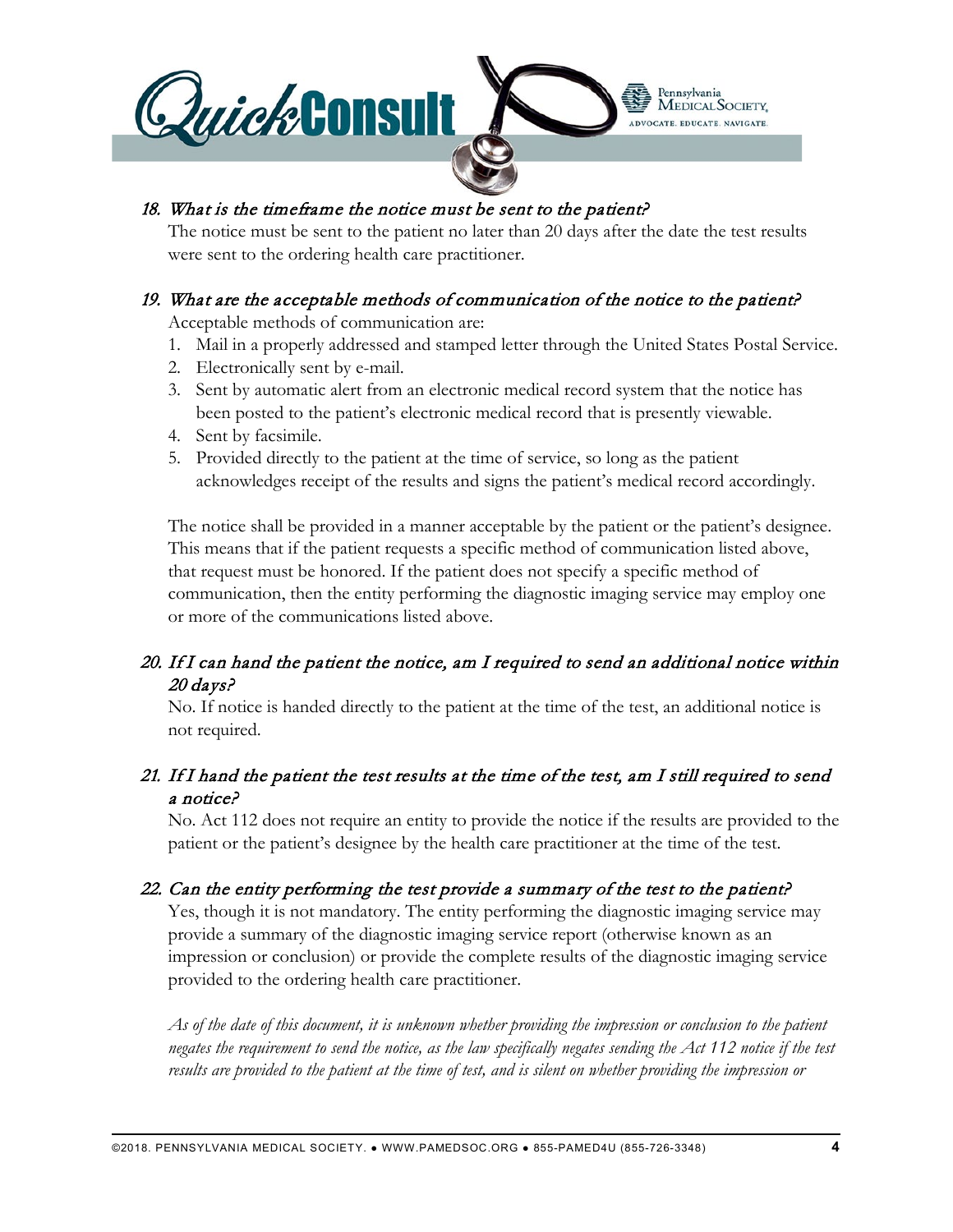

*conclusion negates sending the Act 112 notice. Until the Department of Health provides clarification, it is recommended that practitioners and entities discuss this issue with their administrators and/or appropriate legal counsel.*

#### 23. After we send the notice, are we required to follow-up with the patient?

Act 112 only requires the notice to be sent. However, existing laws, regulations, and professional obligations would still apply, so practitioners should continue to follow those requirements and any policies in effect regarding following-up with patients or the ordering health care practitioner.

#### 24. Who is charged with implementing Act 112?

The Department of Health will oversee implementation of Act 112.

#### 25. What is the Department of Health's role regarding Act 112?

The Department of Health must conduct compliance reviews as part of its inspection or an inspection performed by an accrediting organization. The Department of Health must investigate complaints filed pursuant to a complaint procedure which it must make available on its website.

# 26. What are the penalties for failing to comply with Act 112?

At the time of this writing, it is unclear, as Act 112 does not specify penalties or what specific entities to whom the penalties will apply. However, as the Department of Health is charged with investigating complaints, it will have to determine penalties. It is also unclear at this time what role the state licensing boards will have under Act 112 for practitioners that violate Act 112's provisions.

#### 27. Is there anything else we need to know about Act 112?

Yes. Nothing in Act 112 shall be construed as relieving a health care practitioner from complying with an existing professional obligation to inform a patient of test results.

# 28. What should we do to prepare for Act 112?

While PAMED is reaching out to the Department of Health for clarification on many aspects of this law, it is incumbent on facilities and practitioners to prepare for the Dec. 23, 2018 effective date of Act 112. We do not know what information we will receive from the Department of Health nor when that information will be conveyed. Therefore, it is highly recommended that all facilities and practitioners speak to their administrators and/or appropriate legal counsel to develop policies and procedures to implement Act 112.